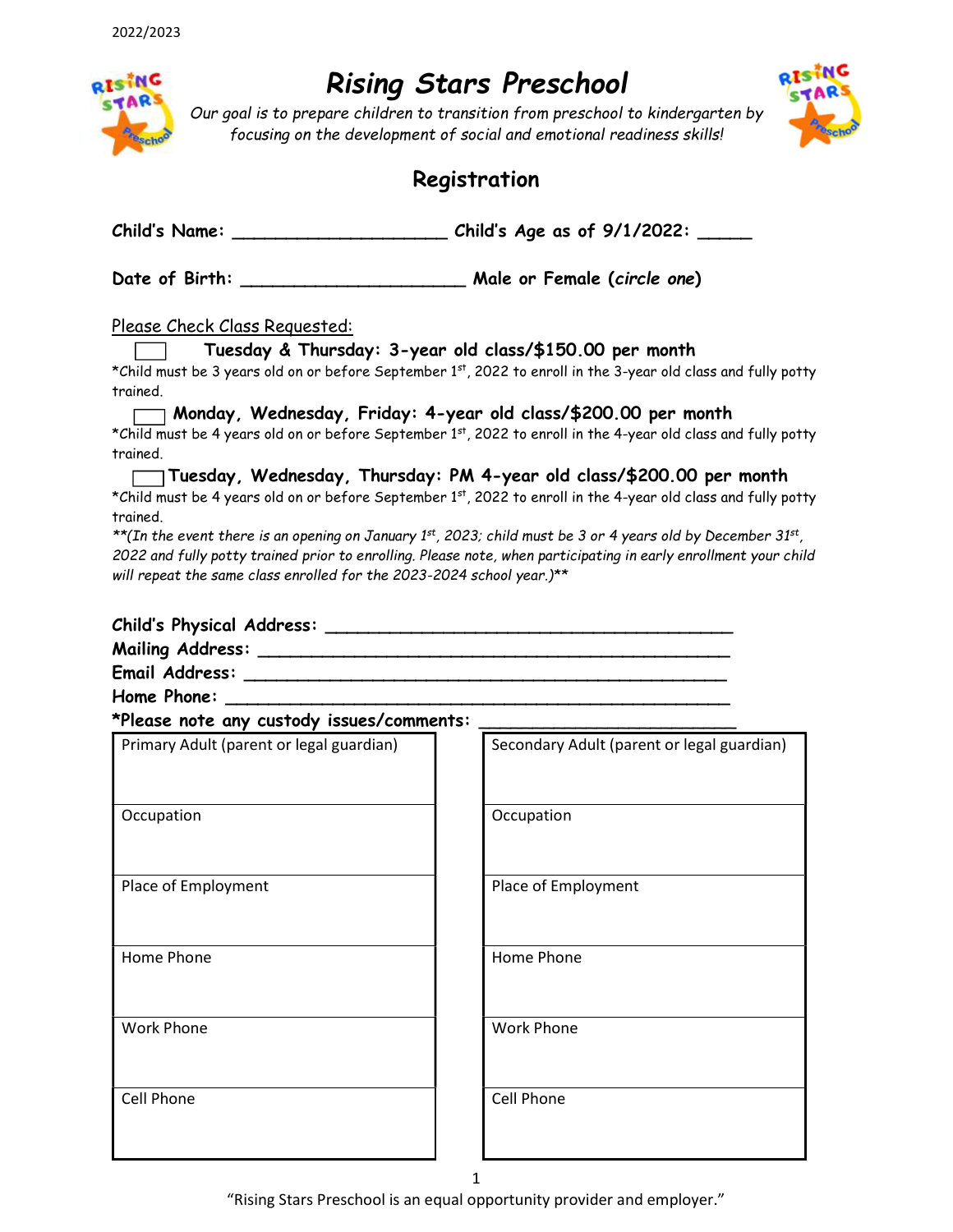Siblings Names and ages:

Tell us how you heard about our program:



Registration Fee: A non-refundable \$50.00 registration fee will be collected annually upon registering your child for preschool. This fee will aid in the cost of classroom supplies throughout the school year, there will be no need to bring in any school supplies other than a backpack.

Tuition: Tuition Payment is due the 5<sup>th</sup> of the month. No exceptions, i.e. no post-dated checks. Returned checks for in-sufficient funds will be subject to a \$35.00 fee along with any applicable bank fees. If payment is not received in full by the 15<sup>th</sup> of the month an additional \$50.00 late fee is billed to your account. If payment is not received by the 20<sup>th</sup> of the month we will no longer be able to extend services to your child unless full payment is collected.

Tuition can either be delivered to the payment box in the classroom, or mailed to:

Rising Stars Preschool

P.O. Box 866 La Pine, OR. 97739

Tuition is as follows:

Tuesday & Thursday 3-year old class is \$150.00 per month Monday, Wednesday, Friday 4-year old class is \$200.00 per month Tuesday, Wednesday, Thursday PM 4-year-old class is \$200.00 per month Regular Tuition payments will begin in September and end in May regardless of school closures or days off during each month. ½ regular tuition will be due for June. Prepayment of June's tuition is due by August 1, 2022 or upon day of enrollment if enrolling later than August 1, 2022. We are a non-profit organization that relies on stable income to continue to operate.

Rising Stars Preschool works diligently to be able to offer families scholarship opportunities so that every child can attend. If your family would benefit from a scholarship to aid in the cost of tuition, please see the Director for an application.

\*We have a program in place for parents to receive a discount on tuition by volunteering. In order to qualify for a discount, you will need to volunteer your time for a specified number of hours per month. In addition, you must attend an annual mandatory "Volunteer Training" which will be offered twice per year. Successful completion of a Criminal History Background Check is also required before permitted to volunteer in the classroom. \*Please see the Director for current guidelines regarding volunteering in the classroom. I understand and agree to abide by the guidelines as listed above.

Parent/ Guardian Signature Date



 $\mathcal{L}_\text{max} = \frac{1}{2} \sum_{i=1}^{n} \frac{1}{2} \sum_{i=1}^{n} \frac{1}{2} \sum_{i=1}^{n} \frac{1}{2} \sum_{i=1}^{n} \frac{1}{2} \sum_{i=1}^{n} \frac{1}{2} \sum_{i=1}^{n} \frac{1}{2} \sum_{i=1}^{n} \frac{1}{2} \sum_{i=1}^{n} \frac{1}{2} \sum_{i=1}^{n} \frac{1}{2} \sum_{i=1}^{n} \frac{1}{2} \sum_{i=1}^{n} \frac{1}{2} \sum_{i=1}^{n} \frac{1$ 

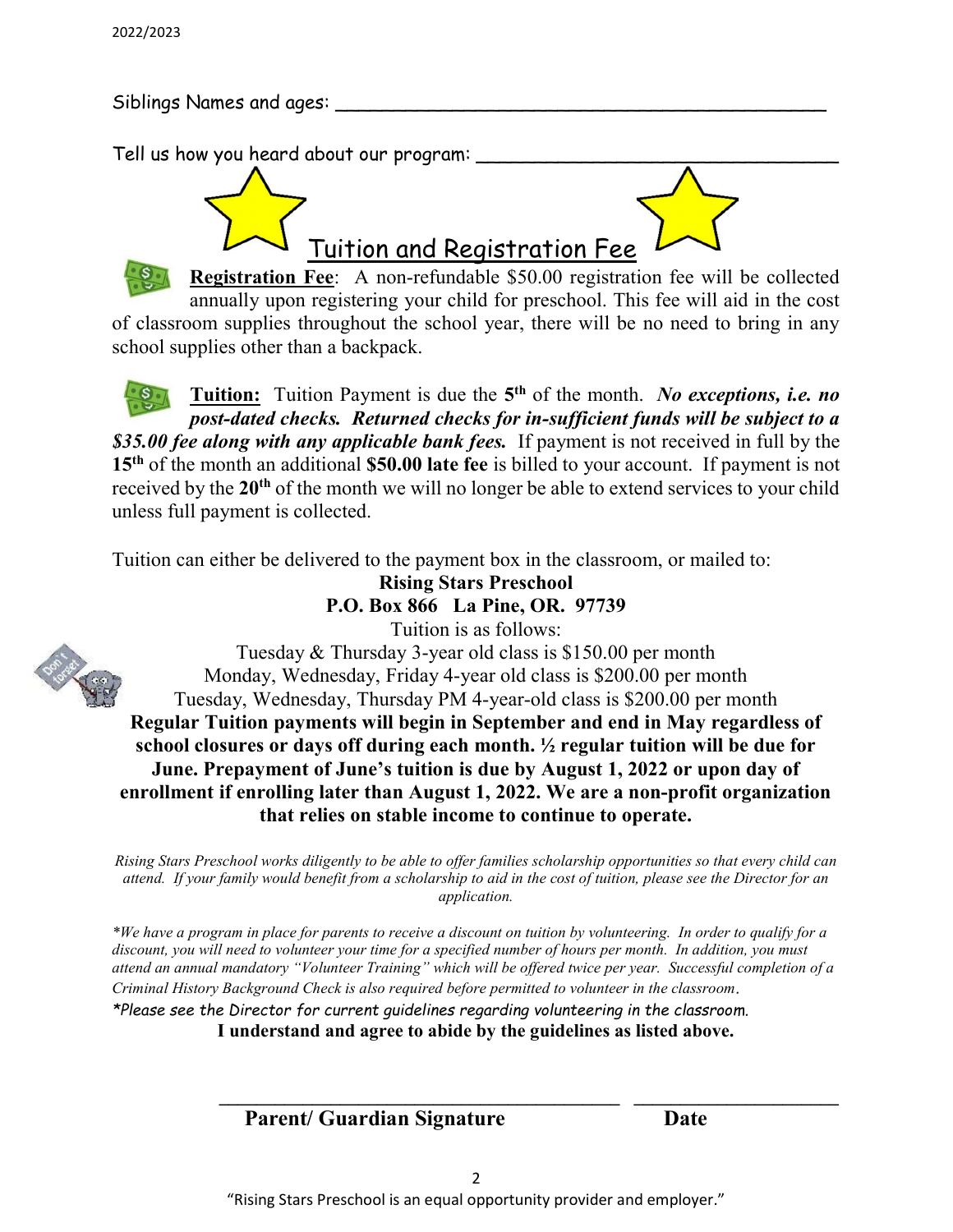

In the event an injury or illness is so severe that immediate medical treatment is necessary, Rising Stars Preschool will exercise good judgment by calling 911 for emergency medical service. The parent / guardian will be contacted as soon as possible. We will contact a parent/guardian first and if we are unsuccessful in our

attempt, we will refer to your child's emergency contact information. Rising Stars Preschool is not responsible for any medical bills related to injury or illness nor emergency transportation cost.

## Physician Contact Information

 $\_$  , and the set of the set of the set of the set of the set of the set of the set of the set of the set of the set of the set of the set of the set of the set of the set of the set of the set of the set of the set of th

 $\overline{\phantom{a}}$ 

Physician's Name **Phone Number** 

#### Medical Organization / Location

Please help us make sure we have a workable plan for your child if current health status warrants special considerations. For the welfare of your student, this information must be updated each school year or if there is a change during the school year.

#### Please check any current conditions your child may have:

Asthma **Diabetes Heart Disease Seizure Disorder** Bee Sting Allergy

Other Allergies (Identify) \_\_\_\_\_\_\_\_\_\_\_\_\_\_\_\_\_\_\_\_\_\_\_\_\_

 \*Other special conditions the school needs to be aware of such as hearing, vision, speech, physical limitations, etc. For each condition please describe below or on the back of this form if needed.

Rising Stars Preschool is recorded with the State of Oregon and is able to provide limited support for children with special needs in our classroom. We work closely with High Desert Education Service District to provide appropriate care for children who qualify to receive services through the service

 $\mathcal{L}_\mathcal{L} = \mathcal{L}_\mathcal{L} = \mathcal{L}_\mathcal{L} = \mathcal{L}_\mathcal{L} = \mathcal{L}_\mathcal{L} = \mathcal{L}_\mathcal{L} = \mathcal{L}_\mathcal{L} = \mathcal{L}_\mathcal{L} = \mathcal{L}_\mathcal{L} = \mathcal{L}_\mathcal{L} = \mathcal{L}_\mathcal{L} = \mathcal{L}_\mathcal{L} = \mathcal{L}_\mathcal{L} = \mathcal{L}_\mathcal{L} = \mathcal{L}_\mathcal{L} = \mathcal{L}_\mathcal{L} = \mathcal{L}_\mathcal{L}$ 

 $\mathcal{L}_\mathcal{L} = \mathcal{L}_\mathcal{L} = \mathcal{L}_\mathcal{L} = \mathcal{L}_\mathcal{L} = \mathcal{L}_\mathcal{L} = \mathcal{L}_\mathcal{L} = \mathcal{L}_\mathcal{L} = \mathcal{L}_\mathcal{L} = \mathcal{L}_\mathcal{L} = \mathcal{L}_\mathcal{L} = \mathcal{L}_\mathcal{L} = \mathcal{L}_\mathcal{L} = \mathcal{L}_\mathcal{L} = \mathcal{L}_\mathcal{L} = \mathcal{L}_\mathcal{L} = \mathcal{L}_\mathcal{L} = \mathcal{L}_\mathcal{L}$ 



Permission to Video Tape, Photograph or Audiotape for Public Relation Purposes

Child's Name: \_\_\_\_\_\_\_\_\_\_\_\_\_\_\_\_\_\_\_\_\_\_\_\_\_\_\_\_\_\_\_\_\_\_\_\_\_\_\_\_\_\_\_\_\_

Child's Class: \_\_\_\_\_\_\_\_\_\_\_\_\_\_\_\_\_\_\_\_\_\_\_\_\_\_\_\_\_\_\_\_\_\_\_\_\_\_\_\_\_\_\_\_\_\_



### \*Please check one\*

Yes, I give my permission for my child to be photographed, audio taped, or videotaped while at Rising Stars Preschool for the purposes of publicity, fundraising, and/or other public relation purposes. This includes posting pictures on social media pages as well.

 $\Box$  No, my child may *NOT* be videotaped, photographed or audio taped for public relations purposes. My child may only participate in photographs, video or audio taping for classroom use only.

 $\frac{1}{2}$  ,  $\frac{1}{2}$  ,  $\frac{1}{2}$  ,  $\frac{1}{2}$  ,  $\frac{1}{2}$  ,  $\frac{1}{2}$  ,  $\frac{1}{2}$  ,  $\frac{1}{2}$  ,  $\frac{1}{2}$  ,  $\frac{1}{2}$  ,  $\frac{1}{2}$  ,  $\frac{1}{2}$  ,  $\frac{1}{2}$  ,  $\frac{1}{2}$  ,  $\frac{1}{2}$  ,  $\frac{1}{2}$  ,  $\frac{1}{2}$  ,  $\frac{1}{2}$  ,  $\frac{1$ 

### Parent/Guardian Signature Date